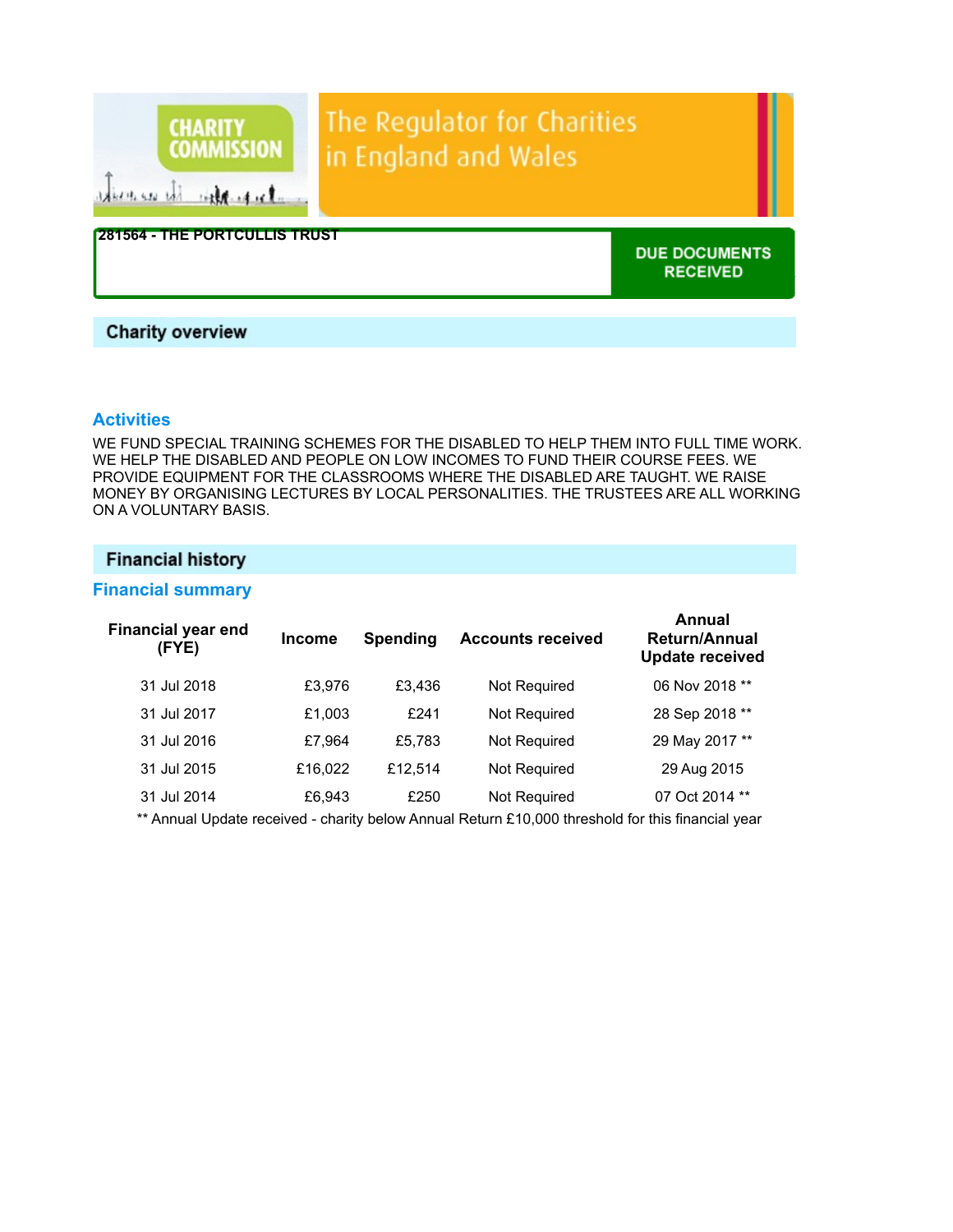## **Contact & trustees**

#### **Contact**

3 St. Winifreds Road **TEDDINGTON** TW11 9JS

#### Charity trustees

MICHAEL WHEELER SALLY STIFF BARRIE SELWYN

Tel: 02089771198 Email: barrieselwyn@virginmedia.com Website: www.portcullistrust.org.uk

ROBERT JOHN SMITH RICHARD DOUGLAS POST DEAN ALLEN

# **Charity framework**

# Date of registration

09 Dec 1980

#### Other names

• NEW PORTCULLIS TRUST (Working Name )

### Governing document

DECLARATION OF TRUST DATED 28TH NOVEMBER 1980 AS AMENDED BY RESOLUTION DATED 22 SEPTEMBER 2008 PASSED UNDER S74D OF THE CHARITIES ACT 1993 AS AMENDED BY THE CHARITIES ACT 2006

#### Organisation type

STANDARD REGISTRATION

#### Registration history

09 DECEMBER 1980 REGISTERED

#### Charitable objects

THE ADVANCEMENT OF PUBLIC EDUCATION IN GENERAL AND IN PARTICULAR AT THE RICHMOND ADULT COLLEGE OR ANY OTHER PUBLIC CENTRE FOR ADULT EDUCATION.

### **Classification**

#### What

- EDUCATION/TRAINING
- DISABILITY
- Who
	- CHILDREN/YOUNG PEOPLE
	- ELDERLY/OLD PEOPLE
	- PEOPLE WITH DISABILITIES
- How
	- MAKES GRANTS TO ORGANISATIONS
	- PROVIDES OTHER FINANCE

# Area of benefit

GREATER LONDON AREA

Where the charity operates